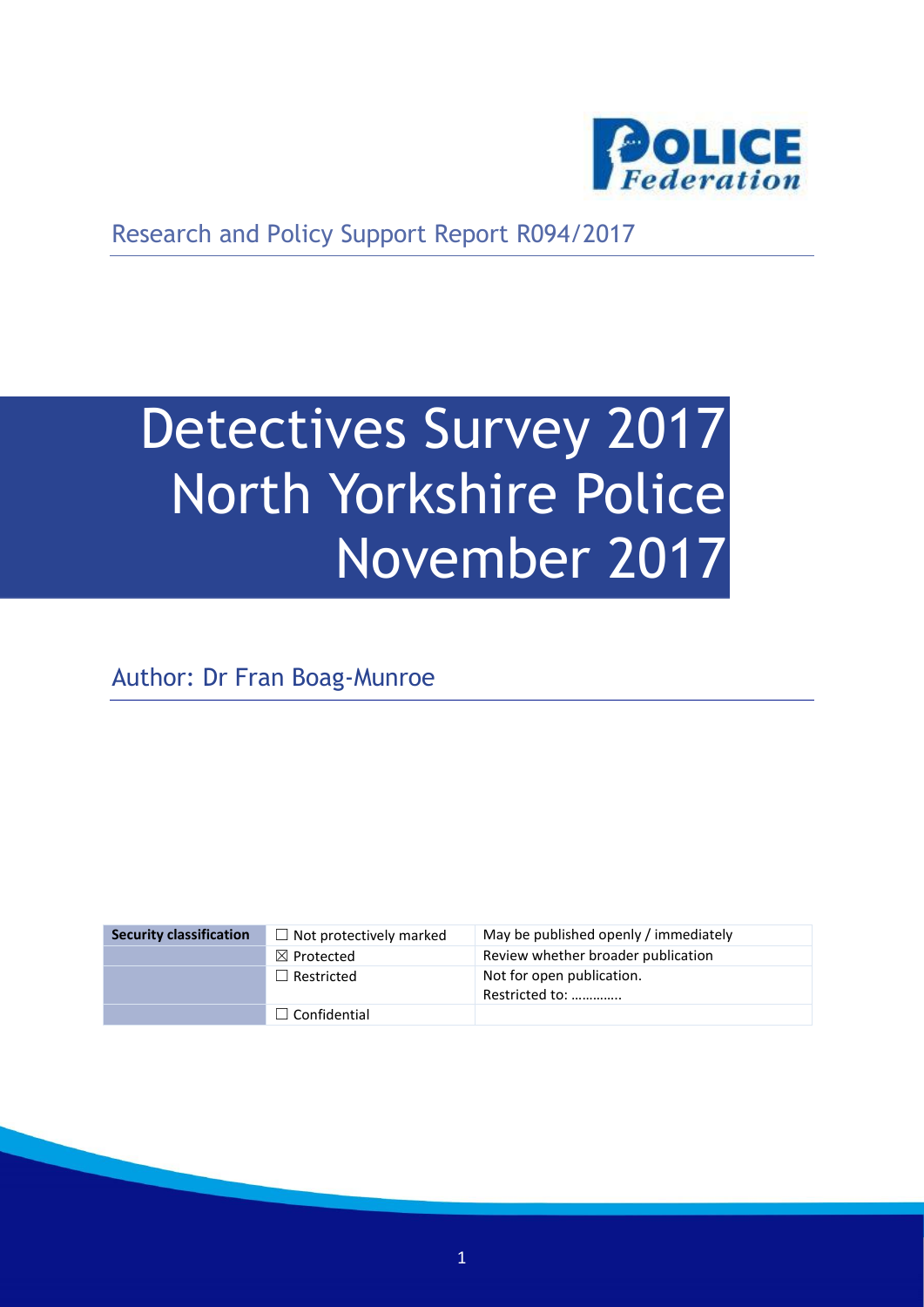#### **INTRODUCTION**

This report provides a summary of responses to the PFEW National Detectives Survey received from respondents in North Yorkshire Police in 2017.

Some of the questions asked in this year's survey were the same as in the 2015 National Detectives Survey; this allowed us to monitor any changes since the last time the survey was conducted. Other questions were new to 2017, to be able to look in more detail at the context in which detectives are currently working.

Where appropriate, details of average responses for the police service as a whole are also presented, differences between the national and local responses have not been tested statistically and therefore any differences reported are for guidance only and must be treated with caution.

#### **RESPONSE RATE AND RESPONDENTS**

The National Detectives Survey 2017 opened on 1st September 2017 and closed on 24th September 2017. During this time, detective officers were invited to attend via the Police Federation's National Membership Database, as well as via local Joint Branch Boards and the National Detectives Forum mailing list.

**66 responses were received from detectives in North Yorkshire Police**. There is still no accepted measure of the total number of detectives in England and Wales. It is therefore not possible to calculate a definitive response rate for the survey as a proportion of the total number of detectives. However, for comparison the number of responses received within North Yorkshire Police was higher than when this survey was last conducted in 2015, when 53 responses were received.

#### **IMPACT OF SERVICE CUTS**

**58% of respondents within North Yorkshire Police said that service cuts have had a major impact on their morale**; this was higher than the national average, where 56% detectives said that service cuts have had a major impact upon their morale.

In addition, **32% of respondents within North Yorkshire Police said service cuts have had a major impact upon their physical health and wellbeing, whilst 29% said that service cuts have had a major impact upon their mental health and wellbeing**. For comparison, in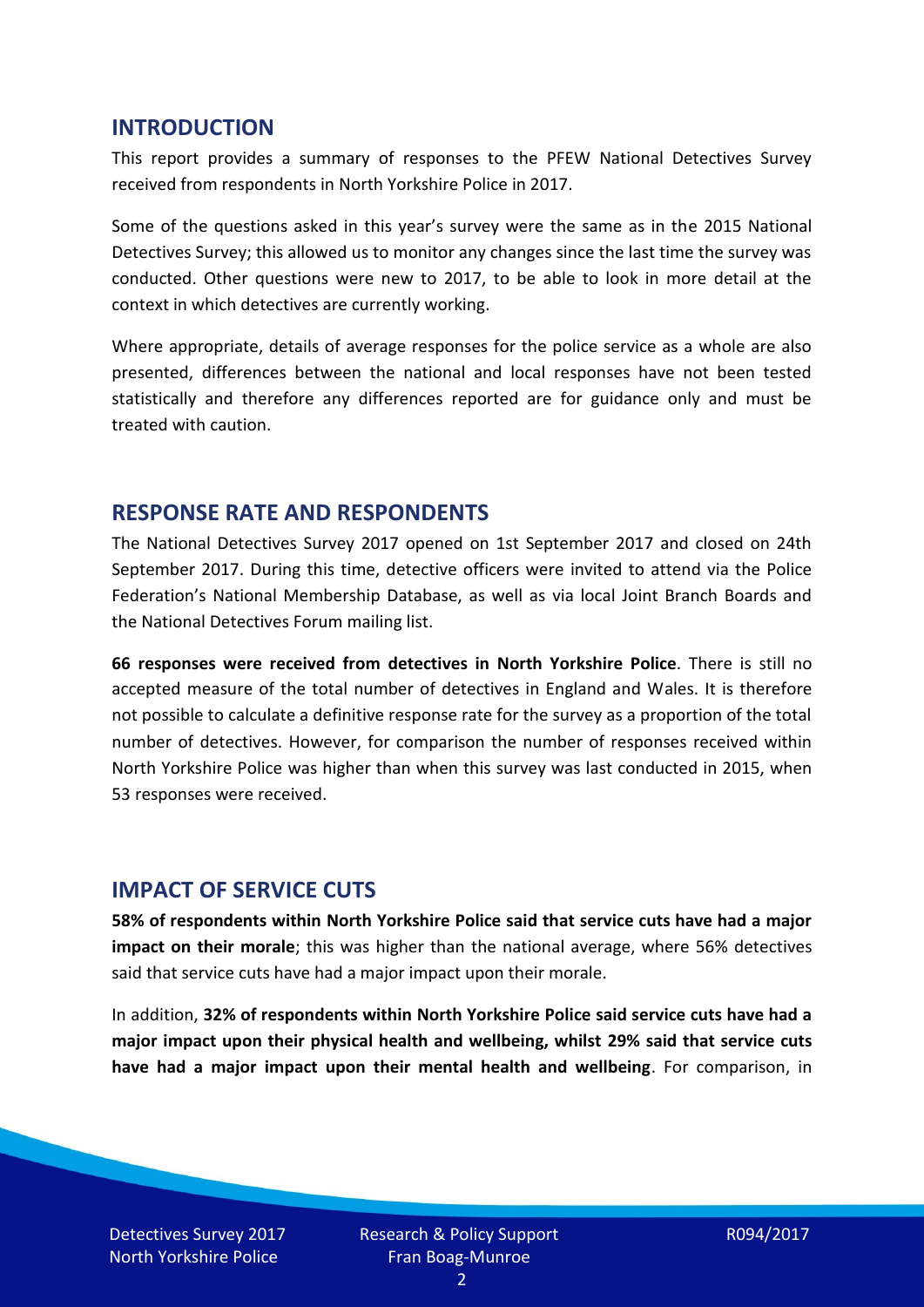England and Wales as whole 27% of detectives said that service cuts have had a major impact on their physical health and wellbeing and also on their mental health and wellbeing.

| How, if at all, have<br>service cuts affected | No impact | <b>Minor impact</b> | <b>Moderate</b><br>impact | <b>Major impact</b> |
|-----------------------------------------------|-----------|---------------------|---------------------------|---------------------|
| Your morale                                   | 6%        | 5%                  | 32%                       | 58%                 |
| Your physical health and<br>wellbeing         | 12%       | 18%                 | 38%                       | 32%                 |
| Your mental health and<br>wellbeing           | 14%       | 18%                 | 39%                       | 29%                 |

**58% of respondents in North Yorkshire Police said that service cuts have substantially increased their overall workload; 58% said that service cuts have substantially increased how fatigued they feel; and 59% said that service cuts have substantially increased how stressful they find their jobs**. Comparison of these proportions in North Yorkshire Police to England and Wales as a whole can be found in the table below.

|                                    | <b>North Yorkshire Police</b>                           | <b>England and Wales</b>                                |
|------------------------------------|---------------------------------------------------------|---------------------------------------------------------|
| Your overall workload              | 58% substantially increased<br>(35% slightly increased) | 62% substantially increased<br>(32% slightly increased) |
| How fatigued you feel              | 58% substantially increased<br>(35% slightly increased) | 53% substantially increased<br>(38% slightly increased) |
| How stressful you find your<br>job | 59% substantially increased<br>(36% slightly increased) | 49% substantially increased<br>(41% slightly increased) |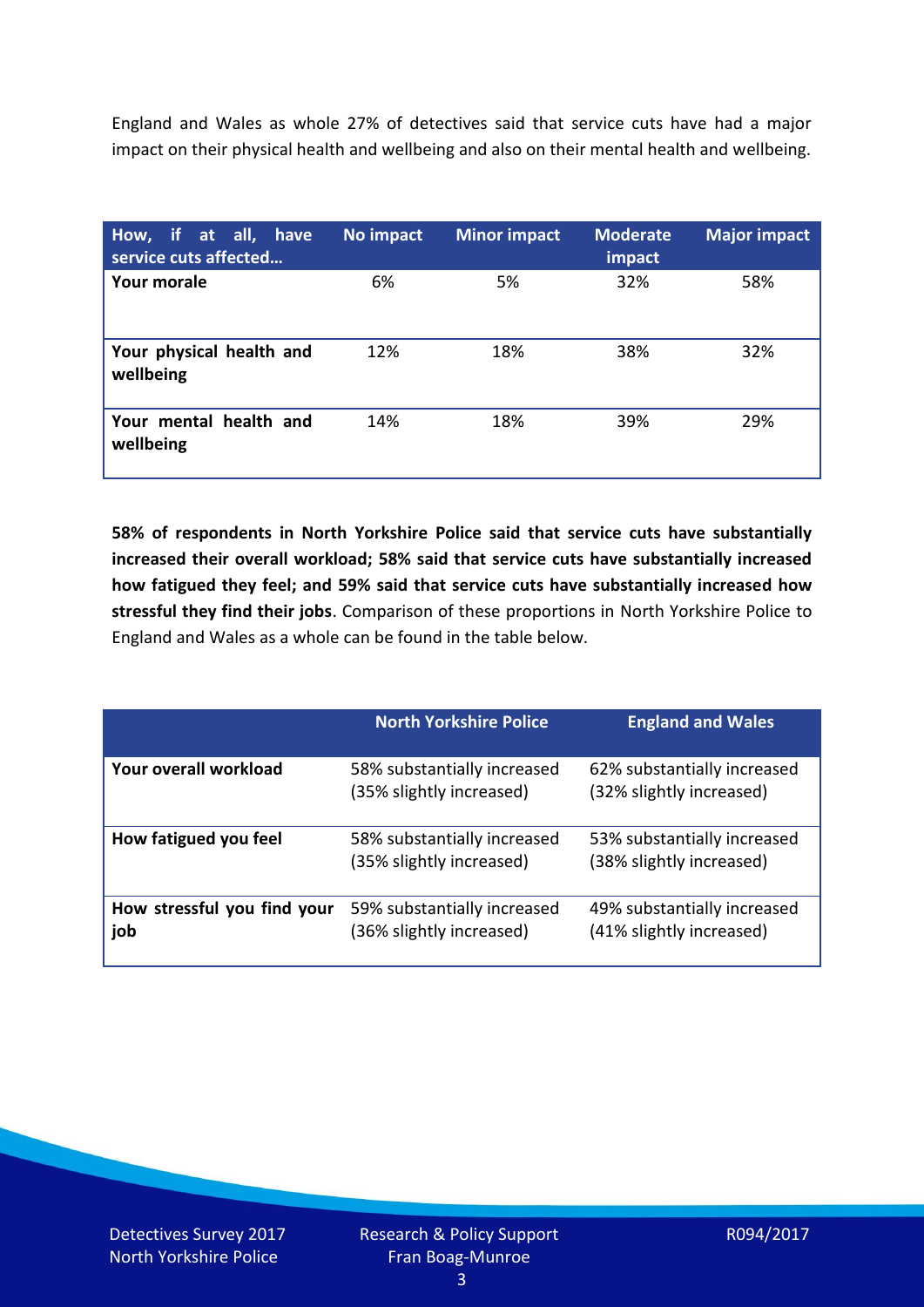## **WORKLOAD AND JOB DEMANDS**

**74% of respondents in North Yorkshire Police said that their workload in the last 12 months was either too high or much too high**. This is lower than the national average - in England and Wales as a whole, 76% of respondents said that their workload had been too high or much too high in the last 12 months.

36% of respondents in North Yorkshire Police said that their workload enabled them to provide the service needed to victims either most or all of the time; this compares to 27% of detectives in England and Wales as a whole. **The proportion of respondents in North Yorkshire Police who said that their workload enabled them to provide the service needed to victims either most or all of the time has decreased since 2015** when 51% of respondents felt that they could provide the service needed either most or all of the time.

In addition, 27% of respondents in North Yorkshire Police said that their workload enabled them to provide the service needed to witnesses either most or all of the time, in comparison to 22% of detectives in England and Wales overall. **The proportion of respondents in North Yorkshire Police who said that their workload enabled them to provide the service needed to witnesses either most or all of the time has decreased since 2015**, when 62% of respondents felt that they could provide the service needed either most or all of the time.

| Does your workload enable<br>you to provide the service<br>needed to? | <b>Never</b> | <b>Sometimes</b> | Most or all of the<br>time |
|-----------------------------------------------------------------------|--------------|------------------|----------------------------|
| <b>Victims</b>                                                        | 11%          | 53%              | 36%                        |
| <b>Witnesses</b>                                                      | 17%          | 56%              | 27%                        |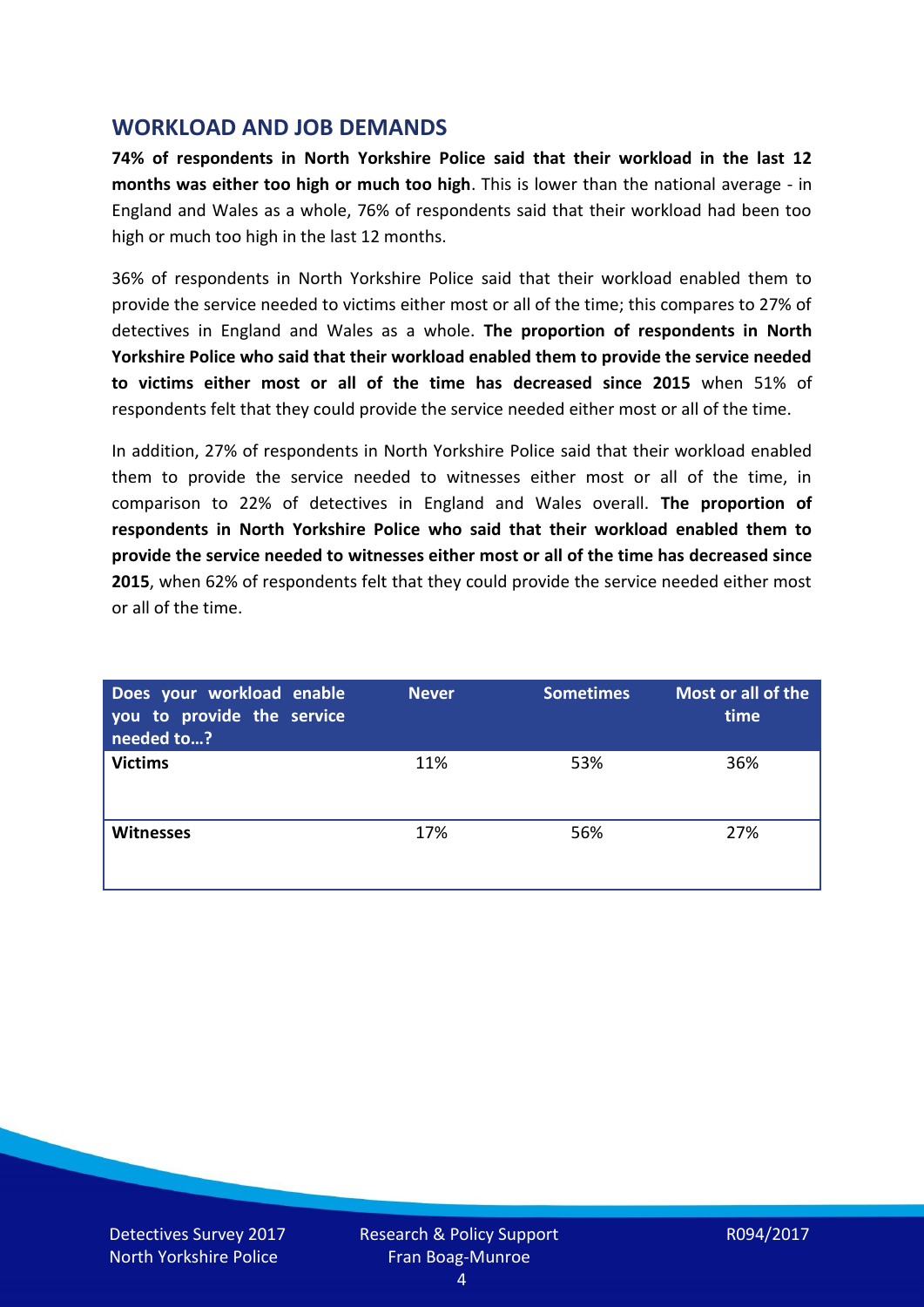## **JOB RELATED STRESS**

In North Yorkshire Police, **64% of respondents said that they felt emotionally drained from work either most or all of the time**. Nationally, this proportion was 48%. The proportion of respondents in North Yorkshire Police who said that they had felt emotionally drained from work either most or all of the time has increased since 2015, when 33% of respondents said that they felt emotionally drained from work.

**52% of respondents in North Yorkshire Police said that their job was either very or extremely stressful**. This is the proportion of respondents who, in effect, report a nondiagnostic case of work-related stress within North Yorkshire Police.



In England and Wales as a whole 48% of detectives reported a case of work-related stress. Therefore **the proportion of respondents in North Yorkshire Police who reported a case of work-related stress was higher than the national average**. The reasons given by respondents in North Yorkshire Police for why they found their job stressful are presented below.

Detectives Survey 2017 North Yorkshire Police

Research & Policy Support Fran Boag-Munroe

R094/2017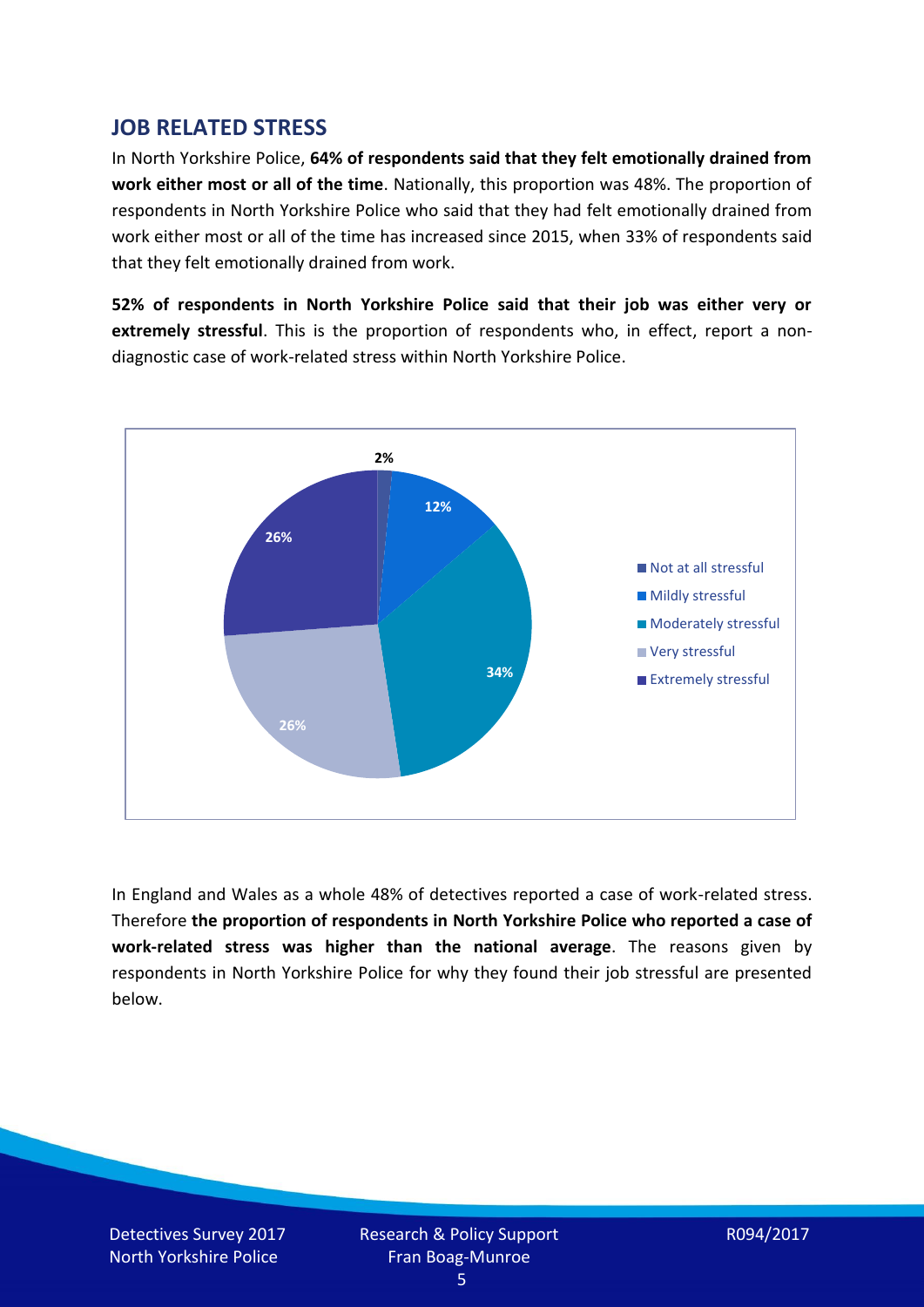| My job is stressful because                                                                | <b>Proportion</b><br>agreeing or<br>strongly<br>agreeing in<br><b>North</b><br><b>Yorkshire</b><br><b>Police</b> | <b>Proportion</b><br>agreeing or<br>strongly<br>agreeing in<br><b>England and</b><br><b>Wales</b> |
|--------------------------------------------------------------------------------------------|------------------------------------------------------------------------------------------------------------------|---------------------------------------------------------------------------------------------------|
| There are high levels of personal responsibility                                           | 94%                                                                                                              | 93%                                                                                               |
| There aren't enough officers in my team/unit                                               | 88%                                                                                                              | 86%                                                                                               |
| I feel like the general public and partner agencies often<br>have unrealistic expectations | 85%                                                                                                              | 82%                                                                                               |
| The nature of my work is high-risk                                                         | 83%                                                                                                              | 80%                                                                                               |
| I have a high workload                                                                     | 76%                                                                                                              | 80%                                                                                               |
| There is frequent organisational change                                                    | 77%                                                                                                              | 79%                                                                                               |
| My work is emotionally demanding                                                           | 80%                                                                                                              | 71%                                                                                               |
| I don't have enough time to be able to do my job to a<br>standard of which I can be proud  | 68%                                                                                                              | 70%                                                                                               |
| I am unable to meet all the conflicting demands on my<br>time at work                      | 62%                                                                                                              | 69%                                                                                               |
| I am exposed to traumatic or distressing incidents and<br>material                         | 77%                                                                                                              | 64%                                                                                               |
| I frequently have unrealistic time pressures                                               | 68%                                                                                                              | 61%                                                                                               |
| There aren't enough opportunities for professional<br>development                          | 67%                                                                                                              | 57%                                                                                               |
| I frequently have unachievable deadlines                                                   | 62%                                                                                                              | 57%                                                                                               |
| I am often pressured to work long hours                                                    | 55%                                                                                                              | 51%                                                                                               |
| My work-life balance is poor                                                               | 61%                                                                                                              | 43%                                                                                               |
| I don't feel like I have enough support from<br>management                                 | 49%                                                                                                              | 40%                                                                                               |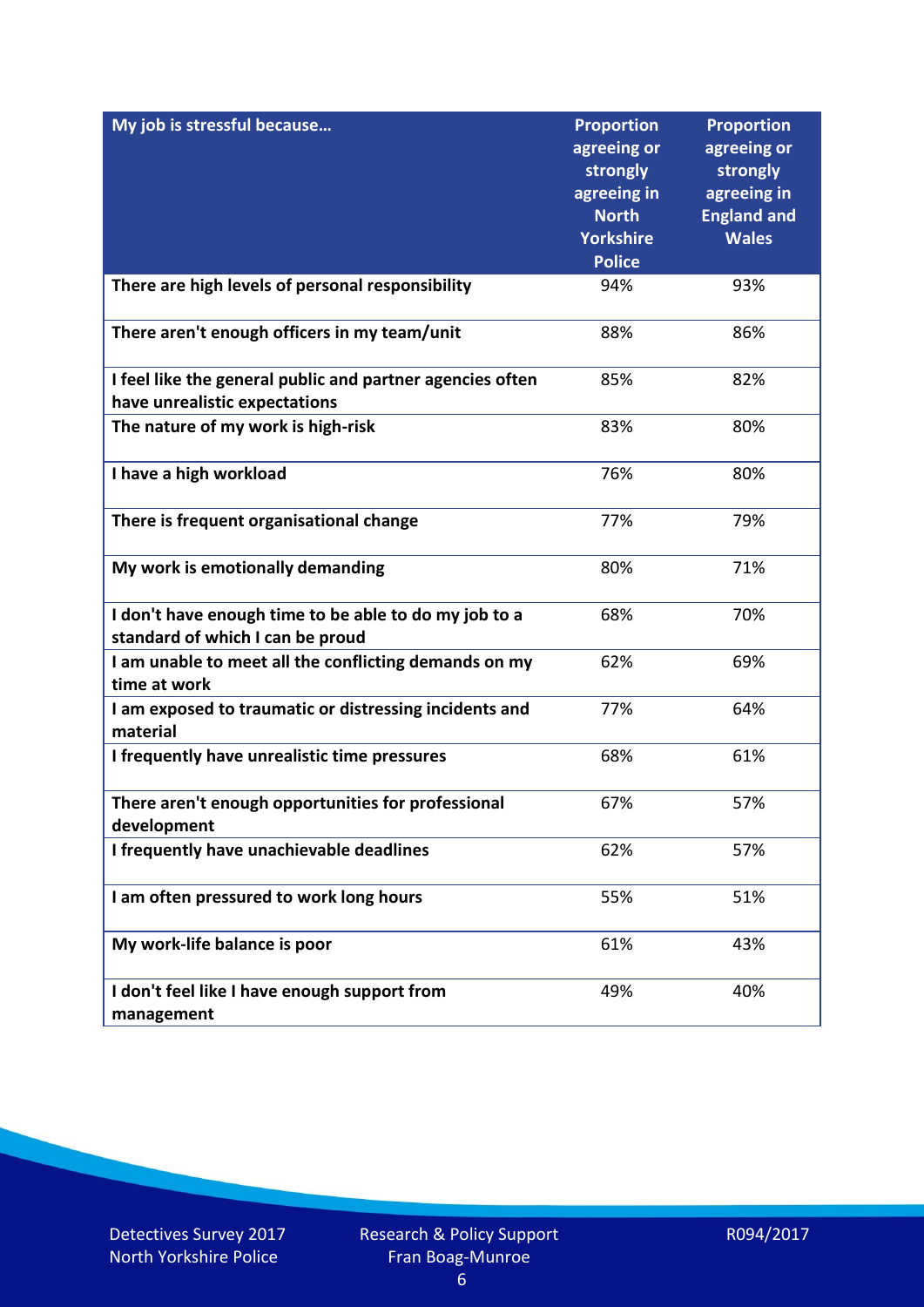# **ABSENCE AND ABSENCE BEHAVIOURS**

**Presenteeism** refers to a person attending work despite feeling that they should have taken sick leave due to their physical or mental health and wellbeing. **In North Yorkshire Police, 68% of respondents reported at least one instance of presenteeism associated with their physical health and wellbeing** in the last 12 months**; 68% of respondents reported at least one instance of presenteeism associated with their mental health and wellbeing**.

**Leaveism** refers to a person taking annual leave or rest days rather than sick leave for their physical or mental health and wellbeing. In the last year, **45% of respondents in North Yorkshire Police reported at least one instance of leaveism associated with their physical health and wellbeing**, whilst **34% of respondents in North Yorkshire Police reported at least one instance of leaveism associated with their mental health and wellbeing.**

Finally, **36% of respondents in North Yorkshire Police said that they had taken sickness absence due to their physical health and wellbeing** in the last 12 months. In addition, **17% of respondents said that they had taken sickness absence due to their mental health and wellbeing**.

Comparison of the proportions of respondents reporting presenteeism, leaveism and sickness absence in North Yorkshire Police with England and Wales as a whole can be found in the table below.

|                             |                                         | <b>North Yorkshire Police</b>         |                                         | <b>England and Wales</b>              |
|-----------------------------|-----------------------------------------|---------------------------------------|-----------------------------------------|---------------------------------------|
| At least one<br>instance of | <b>Physical health</b><br>and wellbeing | <b>Mental health</b><br>and wellbeing | <b>Physical health</b><br>and wellbeing | <b>Mental health</b><br>and wellbeing |
| Presenteeism                | 68%                                     | 68%                                   | 71%                                     | 54%                                   |
| Leaveism                    | 45%                                     | 34%                                   | 42%                                     | 33%                                   |
| <b>Sickness</b><br>absence  | 36%                                     | 17%                                   | 35%                                     | 14%                                   |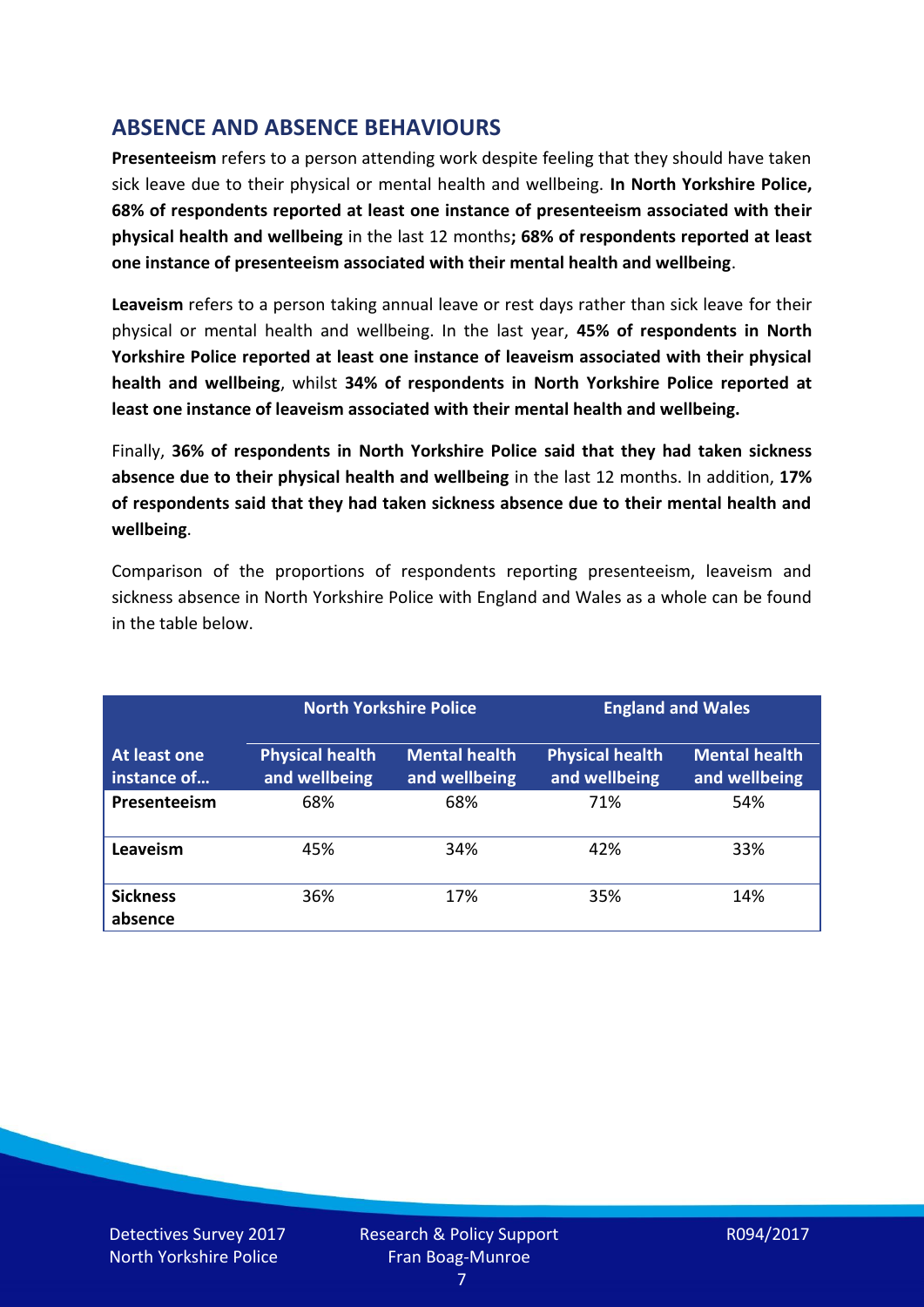## **VIEWS ABOUT THE JOB**

**88% of respondents in North Yorkshire Police felt that the role of the detective was seen as less valuable to the force than it used to be.** This compares with 85% of detectives in England and Wales as a whole who said that they felt the role of the detective was now less valuable.

Respondents in North Yorkshire Police were more likely to be dissatisfied than satisfied with their jobs, with **52% of respondents saying that they were dissatisfied and 35% of respondents saying that they were satisfied**. In comparison, 36% of detectives in England and Wales as a whole said that they were dissatisfied with their jobs, whilst 45% of respondents said that they were satisfied.

In addition, **the proportion of respondents in North Yorkshire Police who said that they were dissatisfied with their job has increased since 2015**, when 30% of respondents reported job dissatisfaction.

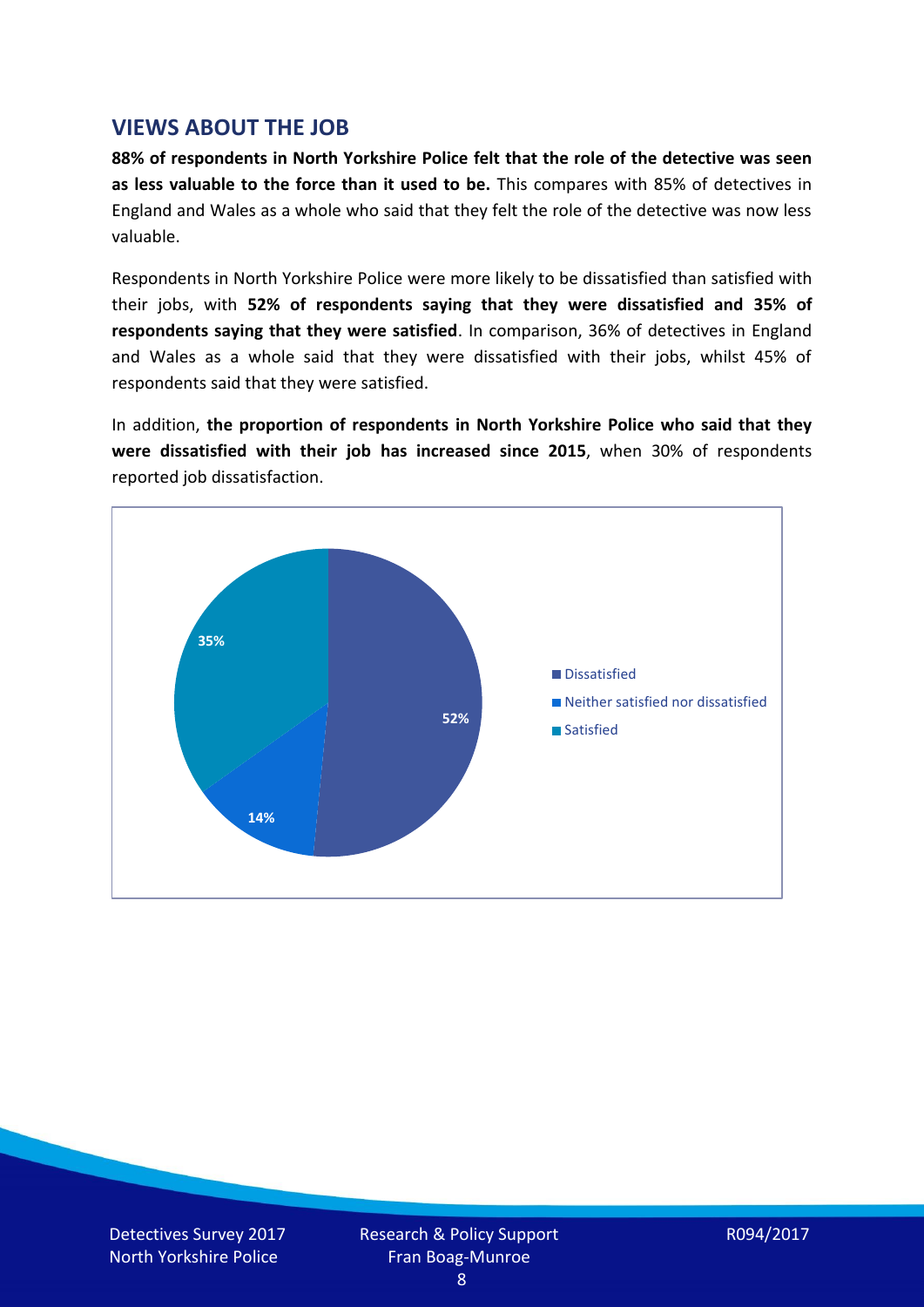# **TRAINING AND CONTINUOUS PROFESSIONAL DEVELOPMENT**

**64% of respondents in North Yorkshire Police said that they had difficulties securing specific training opportunities**. This has increased since 2015, when 53% of respondents in North Yorkshire Police reported difficulties securing specific training opportunities.

The proportion of respondents in North Yorkshire Police who said that they had difficulties securing training opportunities is higher than the national average, where this year 51% of detectives said that they had difficulties securing training.

In addition, **61% of respondents in North Yorkshire Police said that they were rarely given enough time to stay up-to-date with the latest developments in their area of work**. This compares to 56% of respondents in England and Wales as a whole. This proportion is higher than in 2015, when 43% of respondents in North Yorkshire Police said that they rarely had enough time to keep up-to-date with the latest developments.

| Are you given enough time<br>to stay up-to-date with the<br>latest developments in your<br>area of work? | <b>North Yorkshire Police</b> | <b>England and Wales</b> |
|----------------------------------------------------------------------------------------------------------|-------------------------------|--------------------------|
| <b>Rarely</b>                                                                                            | 61%                           | 56%                      |
| <b>Sometimes</b>                                                                                         | 39%                           | 41%                      |
| <b>Always</b>                                                                                            | 0%                            | 4%                       |

A list of reasons why respondents in North Yorkshire Police said that they were not able to stay up-to-date with the latest developments in their field can been found in the table below.

| It is difficult to stay up-to-date with the latest developments in<br>my field because          | <b>North</b><br>Yorkshire<br><b>Police</b> | <b>England</b><br>and Wales |
|-------------------------------------------------------------------------------------------------|--------------------------------------------|-----------------------------|
| I have too many competing priorities                                                            | 81%                                        | 79%                         |
| There is no time set aside by my management for study                                           | 75%                                        | 76%                         |
| There are not enough officers to cover my day-to-day work for<br>me to attend relevant training | 82%                                        | 76%                         |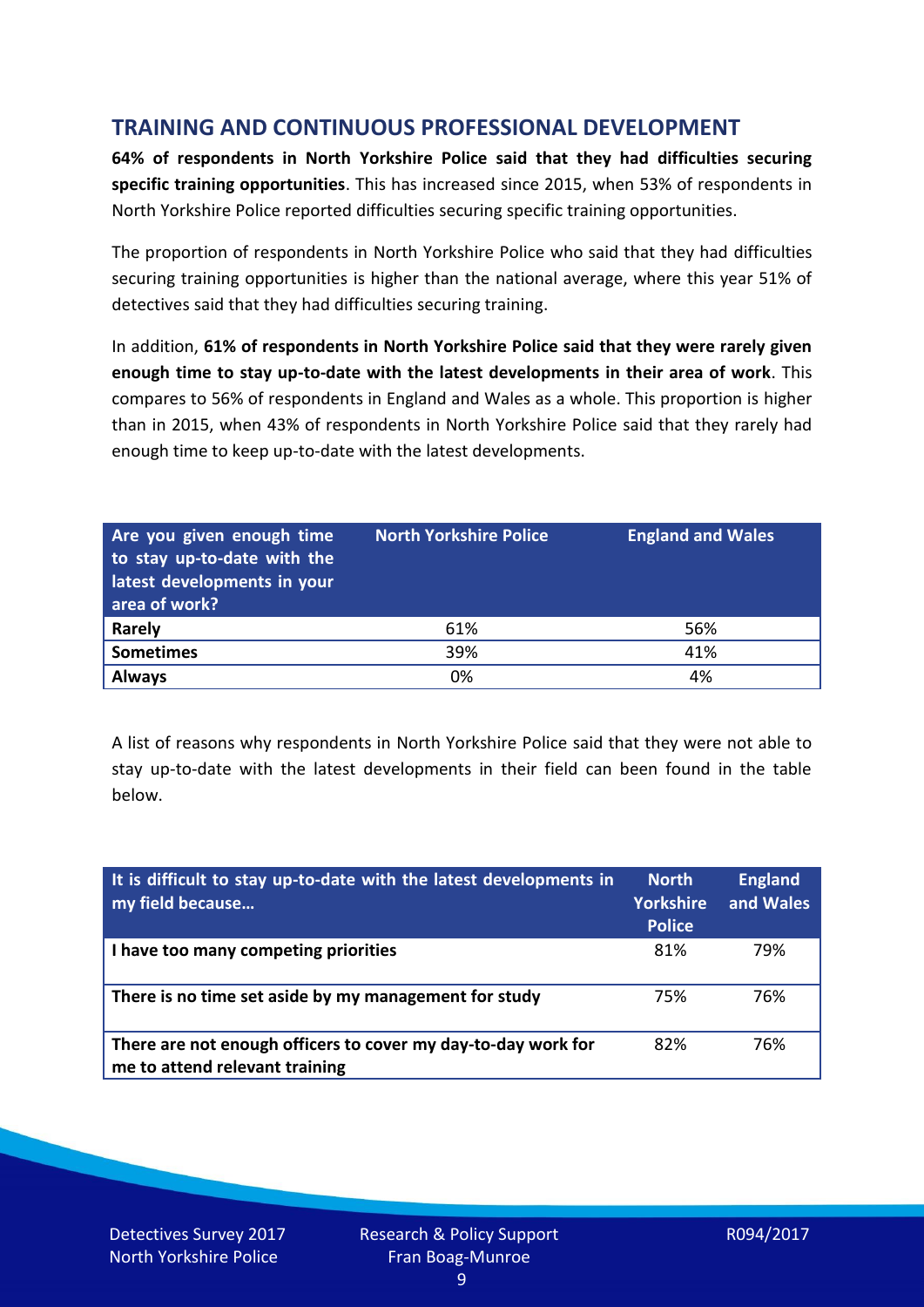| My workload is too high                                                                  | 76% | 76% |
|------------------------------------------------------------------------------------------|-----|-----|
| I have too many other commitments                                                        | 74% | 75% |
| The online learning package provided by NCALT is poorly<br>delivered                     | 83% | 73% |
| There are not enough formal training days                                                | 86% | 72% |
| I am too tired at the end of the day                                                     | 68% | 71% |
| Access to knowledge management systems that help<br>communicate new developments is poor | 43% | 51% |
| There is a lack of training staff                                                        | 63% | 46% |
| There is no appropriate training available                                               | 59% | 44% |

# **ATTRACTION AND RETENTION**

**20% of respondents in North Yorkshire Police said that they would not change their career path, whilst 12% couldn't think of any job they would prefer**. 21% of respondents said that they would like to change their posting but remain a police officer.

In comparison, 11% of respondents in North Yorkshire Police said that they would like to change jobs and stop being a police officer, 23% said that they would take any other job but with similar earnings and benefits, and 14% would quit immediately if they could find something else to do.

**The proportion of respondents in North Yorkshire Police who said that they would quit immediately if they could find something else to do has increased since 2015**, when 6% of respondents said that they would quit immediately if they could.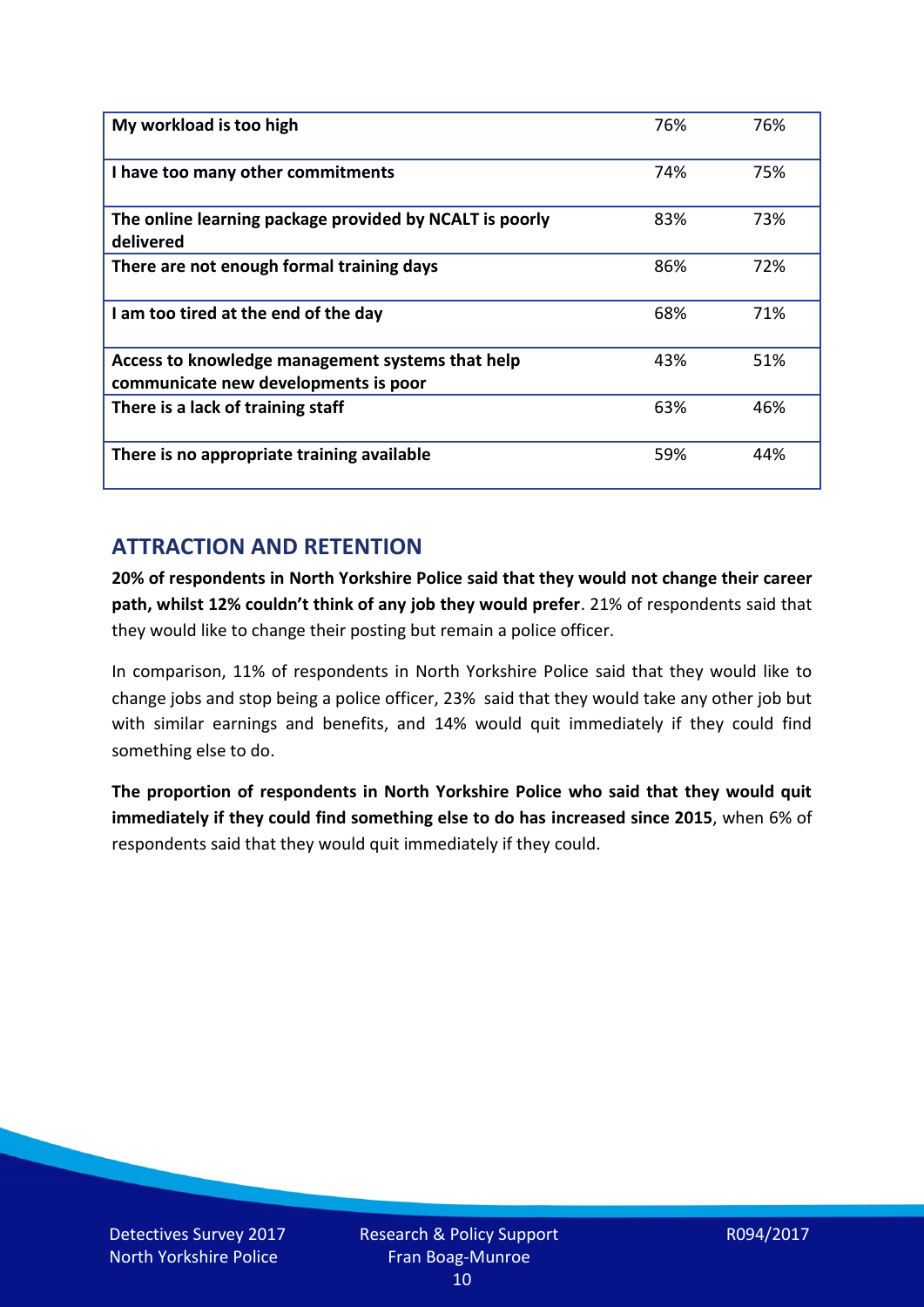|                               | <b>North Yorkshire Police</b> | <b>England and Wales</b> |
|-------------------------------|-------------------------------|--------------------------|
| I would not change my         | 20%                           | 22%                      |
| career path                   |                               |                          |
| I can't think of any job I    | 12%                           | 14%                      |
| would prefer                  |                               |                          |
| I would like to change my     | 21%                           | 14%                      |
| posting but remain a police   |                               |                          |
| officer                       |                               |                          |
| I would like to change my     | 11%                           | 14%                      |
| job and stop being a police   |                               |                          |
| officer                       |                               |                          |
| I would take almost any       | 23%                           | 26%                      |
| other job with similar        |                               |                          |
| earnings and benefits         |                               |                          |
| I would quit immediately if I | 14%                           | 10%                      |
| could find something else to  |                               |                          |
| do                            |                               |                          |